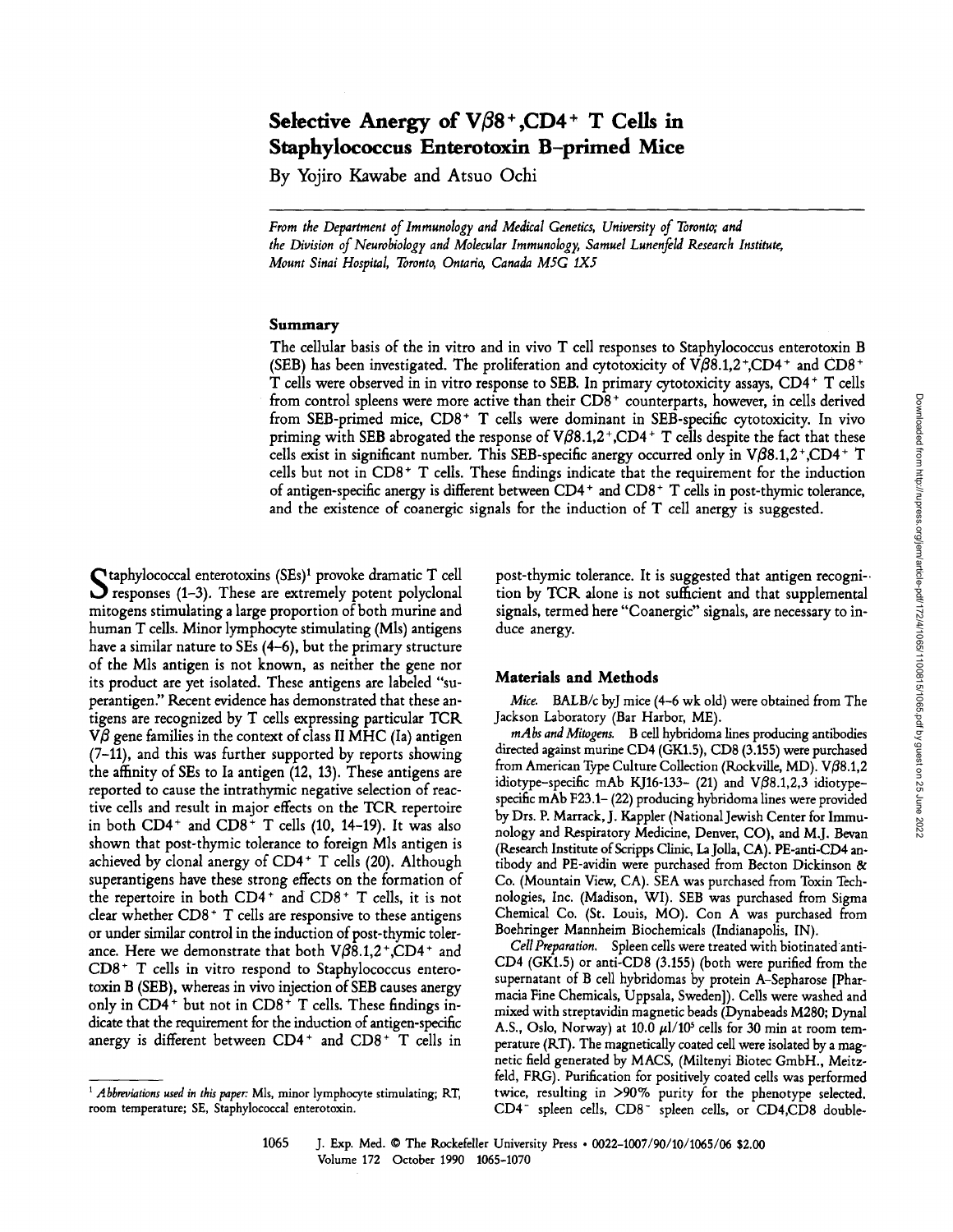negative spleen cells were obtained after the above separation protocol.

Flow Microfluorometry. Spleen single cell suspensions of unprimed BALB/c mice were treated with Tris-buffered 0.16 M ammonium chloride to lyse the RBC. These cells were cultured for <sup>72</sup> h in RPMI 1640 medium supplemented with 10% FCS and  $5 \times 10^{-5}$ M 2-ME in a 24-well culture plate at a concentration  $2 \times 10^6/\text{ml}$ per well in the presence of 10.0  $\mu$ g/ml SEB or 5.0  $\mu$ g/ml of Con A at 37°C. Those cultured or fresh spleen cells were washed and then incubated with KJ16-133 or F23.1 culture supernatant at 106 /ml for 30 min. These cells were washed three times and treated with fluorescein (green) goat anti-rat or mouse Ig reagent . The cells were then treated with PE (red) anti-CD4 antibody or biotinated anti-CD8 for 30 min . To determine CD8 expression, cells were washed and further incubated with PE-avidin for another 30 min. Cells were washed followed by two-color (red and green) fluorescence analysis by Epics-C fluorocytometry (Coulter Electronics Inc., Hialeah, FL) . All incubations during cell staining were done on ice.

Proliferation Assay. Spleen cells were stimulated in vitro with SEA, -B, or Con A in 96-multiwell tissue culture plates at  $10<sup>5</sup>$ cells/100  $\mu$ l or a reciprocal number (2<sup>-2</sup>-2<sup>2</sup> × 10<sup>4</sup>) of cells in each well. After 40 h of culture, cells were pulsed with 1  $\mu$ Ci/well of ['H]thymidine (Amersham International, Amersham, UK). Cells were collected <sup>8</sup> h later by glass fiber filter mats . Radioactivity was determined in a liquid scintillation beta counter.

IL2 Production Assay. Single cell spleen suspensions of SEBprimed or control BALB/c mice were stimulated with SEB (10.0  $\mu$ g/ml) in 24-well plastic culture dishes at 2 × 10<sup>6</sup>/ml per well. Supernatants were collected after 48 h and were tested for the growth promotion of the IL2-dependent cell line CTLL-1. To do this, CTLL-i cells were cultured in 96-well U-bottomed culture plates at 5  $\times$  10<sup>4</sup> cells/well in 200  $\mu$ l of medium containing varied concentrations of samples. After 24 h, cells were pulsed with 1  $\mu$ Ci/well of [<sup>3</sup>H]thymidine for 16 h. Cells were collected onto glass fiber filter mats by a microsample harvester (Skatron, Inc., Sterling, VA). Radioactivity was determined in <sup>a</sup> liquid scintillation beta counter. Data indicated are arithmetic means of triplicate samples.

Cytotoxicity Assay. <sup>51</sup>Cr (Amersham International)-labeled murine B lymphoma cells, A20-2J (23) (H-2<sup>d</sup>, Ia<sup>+</sup>) (10<sup>4</sup>), are cultured with varied number of effector cells (spleen cells) in the presence of 10  $\mu$ g/ml of SEB in 96-well U-bottomed tissue culture plates (final volume 200  $\mu$ 1/well). 100  $\mu$ 1 of the 16-h culture supernatant was assayed for radioactivity by a gamma counter. We performed a 16-h assay to compare CD4+ T cell cytotoxicity (which is optimum after 10 h; data not shown) and  $CDS^+$  T cell cytotoxicity (which has <sup>a</sup> faster time course and shows significant cytotoxicity after 2 h; data not shown). Maximum release of <sup>51</sup>Cr was measured by incubating targets in 1 M HCl. Spontaneous release of  $^{51}Cr$  from A20-2J cells was consistently  $\sim$ 20% after 16 h in culture. The percentage of specific lysis was calculated as  $100\times$  [(experimental - spontaneous release) /(maximum - spontaneous release)] .

## Results

In Vitro Primary Proliferative Response of Spleen T Cells to SEB. We compared the relative responsiveness of CD4+ and CD8<sup>+</sup> T cells against SEB. Unfractionated spleen cells were stimulated in vitro with SEB at a concentration of 10.0  $\mu$ g/ml, and with 5.0  $\mu$ g/ml of T cell mitogen, Con A (Table 1) . Two-color fluorescence analysis showed that SEB stimulation dramatically increased the proportion of both CD4+

and CD8<sup>+</sup> T cells expressing V $\beta$ 8.1,2, whereas Con A did not change the proportion of these T cells compared with unstimulated fresh spleen cells. The  $V\beta8.1,2^+$  cells increased more than twofold among CD4+ T cells, while  $V\beta8.1,2^+$ ,  $CD8<sup>+</sup>$  cells had a lower, but still significant increase. Thus, it was demonstrated that  $V\beta8.1,2^+$  cells are selectively expanded in both the  $CD4^+$  and  $CD8^+$  T cell population by SEB stimulation.

Proliferative Response of SEB-primed Spleen Cells. We now had the unique opportunity to perform a comparative study of the specific immunoresponse of CD4<sup>+</sup> and CD8<sup>+</sup> T cells by a single antigen. Therefore, we further examined the secondary in vitro response using spleen cells of BALB/c mice primed with SEB 7 d before the experiment. The size of the spleen was usually larger in the SEB-primed mice than control mice and contained two- to threefold more cells than control spleens, but the ratio of Thy-1<sup>+</sup> cells and surface Igpositive cells was unchanged (data not shown). Single cell suspensions from the spleens of these mice were stimulated in vitro with SEB to examine the functional capacity in proliferative response in comparison with that of PBS-injected control mice (Fig. 1). Spleen cells of control mice showed a strong response at  $>3 \times 10^4$  cpm at 10.0  $\mu$ g/ml SEB in a [<sup>3</sup>H]thymidine incorporation assay (Fig. 1 *a*). The spleen cells derived from SEB-primed mice, however, showed reduced levels of proliferation at <104 cpm. Reduction of proliferation was dependent on the priming dose of SEB, and  $>80\%$  of the response was suppressed in 50.0  $\mu$ g SEB-primed mice. The suppressed proliferation of SEB-primed spleen cells was further studied by the cell dose titration experiment (Fig. 1 b). The results indicated a poor proliferation of 50  $\mu$ g SEBprimed spleen cells in response to SEB stimulation, and the proliferative efficacy was  $\sim$  25% compared with the control cells . These SEB-unresponsive cells and control cells, however, showed comparative responses in a proliferation assay to SEA that stimulates  $V\beta1$ , -3, -11, and -12 TCR+ cells (24) (Fig. 1  $\epsilon$ ), indicating that the functional unresponsiveness occurred in a SEB-specific manner.

IL-2 Production of SEB-primed Spleen Cells. The results presented in Fig. 2 showed unresponsiveness in 11,2 production of SEB-primed spleen cells . In this experiment, IL-2 in 10.0  $\mu$ g/ml SEB-stimulated spleen supernatant was quantitated by testing growth-promoting activity on the indicator cell line, CTLL1 . In SEB-primed mice, the production of IL-2 in response to in vitro SEB stimulation was suppressed in <sup>a</sup> primed dose-dependent fashion. The IL2 production was already reduced at 1.0  $\mu$ g per injection, and  $[3H]$ thymidine uptake was  $\sim$ 30% of the control. The entire IL-2 production was almost abrogated at 50.0  $\mu$ g of injection.

Proliferative Unresponsiveness of CD4+ T Cells in SEB-primed Spleen. Spleen cells from 50.0  $\mu$ g SEB-primed mice were further studied by purifying CD4+ T cells and CD8+ T cells to determine if both populations were equally unresponsive to SEB (Fig. 3). In control mice, both CD4+ and CD8+ T cells responded to SEB (10.0  $\mu$ g/ml) in the presence of  $CD4^-$ ,  $CD8^-$  spleen cells as the source of  $Ia^+$  cells. The response of CD4<sup>+</sup> T cells was significantly reduced when cells purified from SEB-primed mice were used. However, CD8+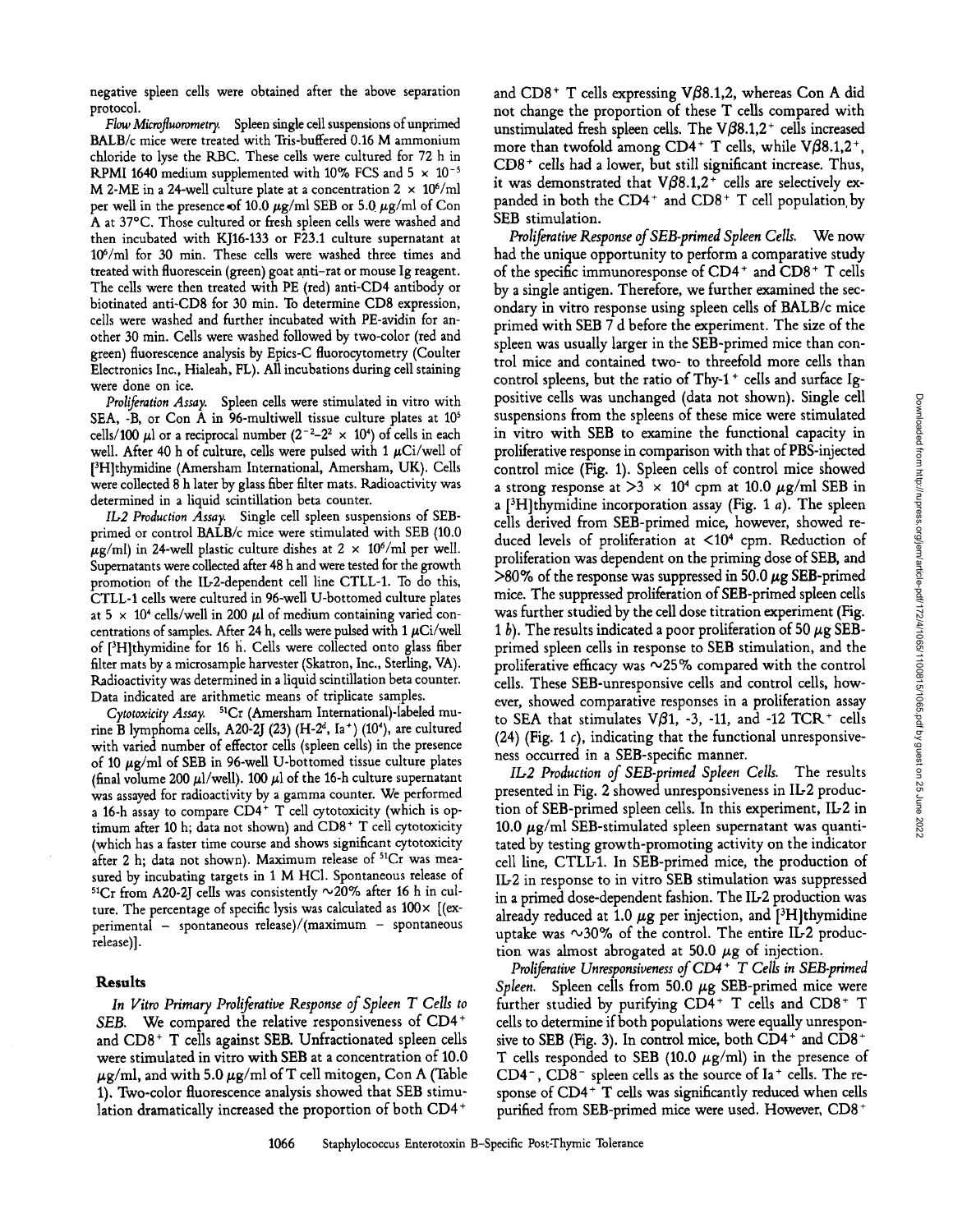|                                                         | Percent of positive cells |                                      |                                     |  |
|---------------------------------------------------------|---------------------------|--------------------------------------|-------------------------------------|--|
| Phenotype of T cells                                    | Fresh spleen<br>$(n = 4)$ | SEB $(10.0 \ \mu g/ml)$<br>$(n = 3)$ | Con A $(5.0 \mu g/ml)$<br>$(n = 3)$ |  |
| $CD4^+$                                                 | $28.4 \pm 2.1$            | $44.2 \pm 2.6$                       | $45.9 \pm 2.3$                      |  |
| $CD8+$                                                  | $10.6 \pm 1.6$            | $46.6 \pm 5.9$                       | $35.9 \pm 7.3$                      |  |
| $KJ16^+$ , CD4 <sup>+</sup>                             | $6.0 \pm 0.9$             | $23.6 \pm 0.2$                       | $12.3 \pm 0.4$                      |  |
| $KJ16^+$ , CD8 <sup>+</sup>                             | $3.0 \pm 0.6$             | $19.3 \pm 1.9$                       | $8.5 \pm 0.3$                       |  |
| KJ16+, CD4+/CD4+*                                       | $19.9 \pm 1.7$            | $56.7 \pm 2.2$                       | $26.8 \pm 1.3$                      |  |
| KJ16 <sup>+</sup> , CD8 <sup>+</sup> /CD8 <sup>+‡</sup> | $27.6 \pm 2.0$            | $42.6 \pm 10.4$                      | $24.7 \pm 4.9$                      |  |

**Table 1.** In Vitro Primary Proliferative Response of  $V\beta8.1,2^{\ast}$ , CD4<sup>+</sup> and CD8<sup>+</sup> Spleen T Cells to SEB

\* Proportion of  $V\beta8.1,2$ <sup>+</sup> cells among CD4+ T cells.

<sup>‡</sup> Proportion of V $\beta$ 8.1,2<sup>+</sup> cells among CD8<sup>+</sup> T cells.

T cells from these mice proliferated in response to SEB to a level comparable with that seen in nonprimed control cells.

Proportional Study of  $V\beta 8$ <sup>+</sup> T Cells in SEB-primed Spleen. Previous studies have shown that the response of murine T cells to SEB is specific for the expression of V $\beta$ 3- or V $\beta$ 8bearing TCR on the responding cell (10). BALB/c is a strain that has nondetectable levels of  $V\beta3$ <sup>+</sup> T cells in the periphery because the Mls allotype is "2"" (8). Therefore,  $\nabla \beta 8^+$ T cells represent the only SEB-reactive T cells in this mouse strain. We therefore examined whether the reduction in proliferative response was due to the deletion or anergy of  $V\beta8$ <sup>+</sup> T cells. As shown in Table 2, the proportion of  $V\beta8.1,2^+$  cells was  $\sim$ 20% in CD4<sup>+</sup> T cells and  $\sim$ 30% in

CD8<sup>+</sup> T cells in control mice. The proportion of  $V\beta8.1,2^+$ T cells decreased to  $\sim$ 15% in CD4+ T cells in SEB-primed mice, while the effect of SEB injection on the proportion of  $V\beta8.1,2^+$  cells was minimal in CD8<sup>+</sup> T cells (but slightly decreased at a SEB dose of 50.0  $\mu$ g). The study of F23.1<sup>+</sup> cells (detects all V $\beta$ 8.1<sup>+</sup>, V $\beta$ 8.2<sup>+</sup>, and V $\beta$ 8.3<sup>+</sup> cells) also showed similar results in 50  $\mu$ g SEB-primed mice. These results show that  $V\beta8$ <sup>+</sup> T cells remain in SEB-primed mice, and thus,  $CD4+T$  cells seem to be in anergy.

Cytotoxic Response of SEB-primed Spleen Cells to SEB In another set of experiments, we examined the cytotoxicity of spleen cells primed with SEB <sup>7</sup> d prior (Fig. 4). The spleen cells from control mice showed cytotoxicity against an la+



Figure 1. Suppression of SEB-specific proliferative response of SEB-primed spleen cells to SEB. BALB/c byJ mice were given one intravenous injection (by tail vein) of 1.0, 10.0, and 50.0  $\mu$ g of SEB in 0.2 ml PBS. 1 wk later, spleen cells were in vitro stimulated with 10.0 and 50.0  $\mu$ g/ml of SEB (a). In the second experiment, reciprocal numbers of 1-wk 50  $\mu$ g SEB-primed spleen cells were stimulated with SEB at a concentration of 10.0  $\mu$ g/ml (b). Reciprocal numbers of 1-wk 50  $\mu$ g SEB-primed spleen cells were stimulated with SEB or SEA at a concentration of 10.0  $\mu$ g/ml (c). Data are indicated as the arithmetic mean of triplicate samples. SD was normally <10%. Data shown is representative of three experiments. (-) SEB not added; (+) 10.0  $\mu$ g/ml SEB added. (SEA) 10  $\mu$ g/ml SEA added.

1067 Kawabe and Ochi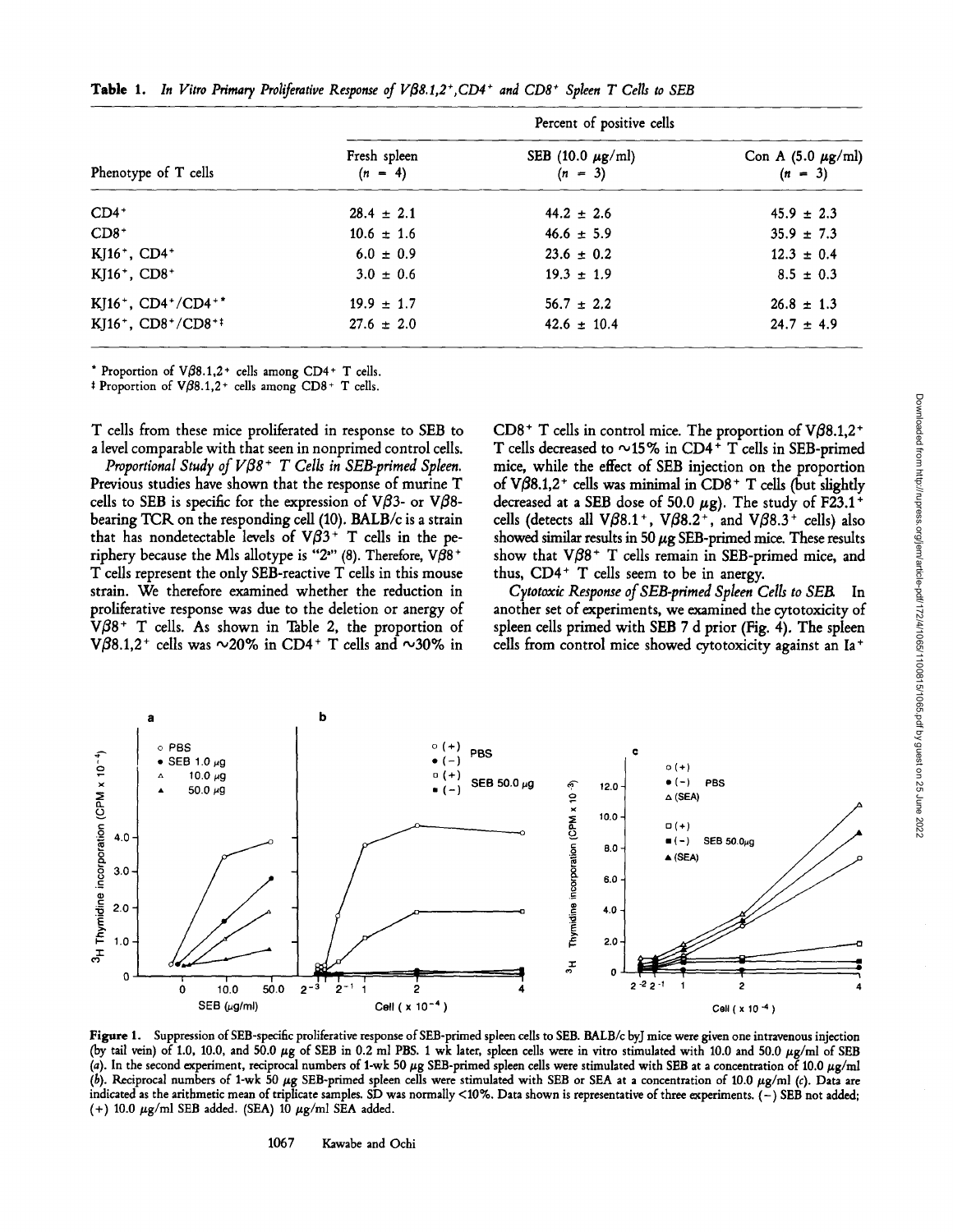

Figure 2. Unresponsiveness of IL-2 production in SEB-primed spleen. Single cell spleen suspensions of SEB-primed or control mice were stimulated with SEB (10.0  $\mu$ g/ml). Supernatants were collected after 48 h and were tested for growth promotion of the IL2-dependent cell line CTLL-1. Data are indicated as arithmetic means of triplicate samples.

| $\boxtimes$ SEB not added * | Table 2. Proportional Study of $V\beta8$ <sup>+</sup> T Cells in CD4 <sup>+</sup> and |
|-----------------------------|---------------------------------------------------------------------------------------|
| 2 SEB 1.0µg                 | CD8 <sup>+</sup> T Cells of SEB-primed Mice                                           |
| $M$ SEB 10.0.0              |                                                                                       |

| $\mathfrak{g}_{\mathfrak{p}}$<br><sup>9</sup> H-Thymidine Incorporation (CPM x | $6.0 -$<br>$5.0 -$                                                                                                                                     | $\Box$ SEB 50.0 <sub>µg</sub><br>$\Box$ control |      |      | Reagents<br>primed | T cells             | Origin                                                  | Percent<br>expressing<br>$V\beta8$ | $\boldsymbol{n}$ |  |
|--------------------------------------------------------------------------------|--------------------------------------------------------------------------------------------------------------------------------------------------------|-------------------------------------------------|------|------|--------------------|---------------------|---------------------------------------------------------|------------------------------------|------------------|--|
|                                                                                | $4.0 -$                                                                                                                                                |                                                 |      |      |                    | <b>PBS</b>          | $KJ16^+,^{\star}$ CD4 <sup>+</sup>                      | $CD4+$                             | $20.3 \pm 1.6$ 5 |  |
|                                                                                | $3.0 -$                                                                                                                                                |                                                 |      |      |                    |                     | $F23.1^+,^{\ddagger}CD4^+$                              | $CD4+$                             | $31.0 \pm 1.2$ 3 |  |
|                                                                                |                                                                                                                                                        |                                                 |      |      |                    |                     | $KJ16^+$ , CD8 <sup>+</sup>                             | $CD8+$                             | $28.5 \pm 1.3$ 3 |  |
|                                                                                | $2.0 -$                                                                                                                                                |                                                 |      |      |                    |                     | $F23.1^+$ , CD8 <sup>+</sup>                            | $CD8+$                             | $36.6 \pm 0.6$ 3 |  |
|                                                                                |                                                                                                                                                        |                                                 |      |      |                    | SEB $(1.0 \ \mu g)$ | KJ16 <sup>+</sup> , CD4 <sup>+</sup>                    | $CD4+$                             | $16.3 \pm 0.7$ 5 |  |
|                                                                                | $1.0 -$                                                                                                                                                |                                                 |      |      |                    |                     | $KJ16^+$ , CD8 <sup>+</sup>                             | $CD8+$                             | $27.5 \pm 0.8$ 3 |  |
|                                                                                |                                                                                                                                                        |                                                 |      |      |                    | SEB (10.0 $\mu$ g)  | $KJ16^+$ , CD4 <sup>+</sup>                             | $CD4+$                             | $14.5 \pm 1.3$ 5 |  |
|                                                                                |                                                                                                                                                        | 50.0                                            | 25.0 | 12.5 | 0                  |                     | $KJ16^+$ , CD8 <sup>+</sup>                             | $CD8+$                             | $25.3 \pm 5.9$ 3 |  |
| Concentration of Supernatant (%)                                               |                                                                                                                                                        |                                                 |      |      |                    |                     | SEB (50.0 $\mu$ g) KJ16 <sup>+</sup> , CD4 <sup>+</sup> | $CD4^+$                            | $14.2 \pm 2.8$ 4 |  |
| Figure 2. Unresponsiveness of IL-2 production in SEB-primed spleen.            |                                                                                                                                                        |                                                 |      |      |                    |                     | F23.1 <sup>+</sup> , CD4 <sup>+</sup>                   | $CD4+$                             | $24.1 \pm 1.0$ 3 |  |
|                                                                                | ingle cell spleen suspensions of SEB-primed or control mice were stimu-<br>ated with SEB (10.0 $\mu$ g/ml). Supernatants were collected after 48 h and |                                                 |      |      |                    |                     | KJ16 <sup>+</sup> , CD8 <sup>+</sup>                    | $CD8+$                             | $20.7 \pm 3.0$ 3 |  |
|                                                                                | vere tested for growth promotion of the IL-2-dependent cell line CTLL-1.<br>Data are indicated as arithmetic means of triplicate samples.              |                                                 |      |      |                    |                     | $F23.1^+$ , CD8 <sup>+</sup>                            | $CD8+$                             | $34.3 \pm 2.3$ 3 |  |

icity was dominantly demonstrated by the CD4<sup>+</sup> and the CD8- cell fractions . The profile of cytotoxic effector T cell phenotype was inverted in 50.0  $\mu$ g SEB-primed mice, where the CD8+ and the CD4- cell fractions are dominantly cytotoxic. Inhibition studies by anti-CD4 mAb blocked the cytotoxicity of the control spleen cells, but the cytotoxicity of SEB-primed spleen cells was not inhibited. In contrast, anti-CD8 antibody was not effective in inhibition of cytotoxicity

The cells expressing  $V\beta8.1,2+$  TCRs.

in either case (data not shown).

 $\ddagger$  The cells expressing V $\beta$ 8.1,2,3+ TCRs.

B cell lymphoma (A20-2J) when 10.0  $\mu$ g/ml of SEB was added to the culture. The observed cytotoxicity was cell dose dependent, and rose to >40% at an E/T ratio of 80 (Fig. 4 a). Cytotoxicity from SEB-primed spleen cells was as high as the control group and was SEB dose dependent. The CD phenotypes of these SEB-specific cytotoxic T cells, in both control and SEB-primed spleen, were determined by cytotoxic assays on T cells positively selected for CD4 or CD8 expression. Also, the negative fraction obtained from the selection of CD4+ or CD8+ T cells was tested for SEB-specific killing (shown in Fig. 4,  $b$  and  $c$ ). In control mice, cytotox-



Figure 3. Proliferative unresponsiveness of CD4+ T cells in SEB-primed spleen. BALB/c byJ mice were given one intravenous injection of 50.0  $\mu$ g of SEB in 0.2 ml PBS. 1 wk later, the separated CD4+ and CD8+ spleen T cells were mixed (1:1) with the CD4 $^{-}$ , CD8 $^{-}$  fraction  $\begin{array}{ccccc}\n\text{(–)} & \text{(–)} & \text{(–)} & \text{(–)} & \text{(–)} \\
\text{(–)} & \text{(–)} & \text{(–)} & \text{(–)} & \text{(–)} \\
\text{(–)} & \text{(–)} & \text{(–)} & \text{(–)} & \text{(–)} \\
\text{(–)} & \text{(–)} & \text{(–)} & \text{(–)} & \text{(–)} \\
\text{(–)} & \text{(–)} & \text{(–)} & \text{(–)} & \text{(–)} & \text{(–)} \\
\text{(–)} & \text{(–)} & \text{(–)} & \text{(–)} & \text{(–)} & \text{(–)} \\
\text{(–)} & \text{(–)} & \text{(–)} & \$ Data from two separate experiments are presented. (\*) 10.0  $\mu$ g/ml SEB; (\*) PBS pre-injected; (5) SEB 50.0  $\mu$ g

1068 Staphylococcus Enterotoxin B-Specific PostThymic Tolerance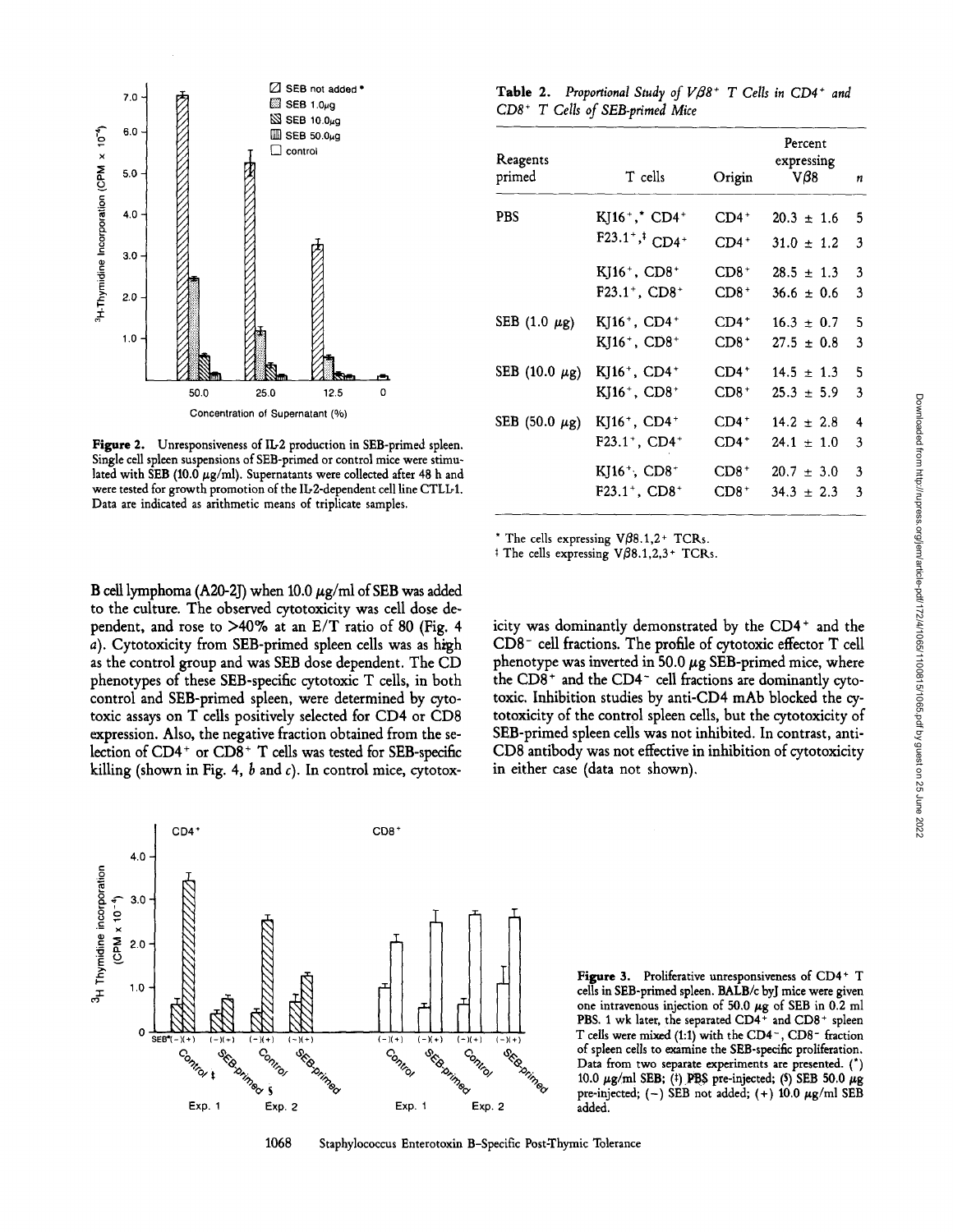

• PBS CD8<sup>-</sup><br>  $\angle$  SEB CD4<sup>-</sup><br>  $\angle$  SEB CD8<sup>-</sup><br>  $\angle$  (b), and CD4<sup>-</sup> or CD8<sup>-</sup> fractions  $(c)$  were cultured with  $10<sup>4</sup>$  <sup>51</sup>Crlabeled A20-2J and 10.0  $\mu$ g/ml SEB at varied effector (spleen cells)/ target (A20-2J) ratios. (c) Specific lysis was calculated by the same formula, except that the nonspecific release from the coculture of effector and target cells in the absence of SEB for each  $E/T$  ratio was used  $\overrightarrow{a}$   $\overrightarrow{a}$   $\overrightarrow{b}$  instead of spontaneous release. This cytotoxicity ( $\sim$ 20%) from CD4or CD8<sup>-</sup> spleen cells. Presented Figure 4. Cytotoxic response of SEB-primed spleen cells to SEB.  $\overline{OPES}$  CD4<sup>-</sup> Unfractionated spleen cells (a), purified  $CD4+$  and  $CD8+$  T cells

data are the means of triplicate wells. SD was normally <10%. Data shown represent three separate experiments that consistently gave similar results. In a, SEB 1, 10, and 50  $\mu$ g, indicates the dose of SEB-primed 7 d previous to the experiment.

### Discussion

In the studies cited above, we have observed the in vitro proliferation and cytotoxicity of CD4+ and CD8+ T cells in response to SEB. In vivo priming with SEB abrogates the response of  $V\beta8^+$ ,CD4<sup>+</sup> T cells despite the fact that these cells exist in significant number. This supports the previous observation of anergy occurring in  $V\beta6^+$ ,CD4<sup>+</sup> T cells in  $Mls-1<sup>b</sup>$  mice immunized with Mls-1<sup>2</sup>-expressing cells reported by Rammensee et al. (20). We also determined that IL-2 production was suppressed in SEB-primed spleen cells, which further supports SEB-specific anergy, since it parallels the results of Rammensee. However, in contrast to Mls-specific anergy and our in vitro results, we consistently observed <sup>a</sup> decreased proportion of  $V\beta8^+$ , CD4<sup>+</sup> T cells in vivo. This occurred in lymph nodes as well as in spleen (data not shown). This observation may reflect an in vivo regulatory mechanism to prevent the expansion of particular  $V\beta^+$  T cells by an idiotypic network. Detailed studies of this reduction of  $V\beta8$ <sup>+</sup> T cells in SEB-primed spleen and lymph nodes are in progress (Kawabe, Y. and A. Ochi, manuscript submitted for publication).

In primary cytotoxicity assays, CD4+ T cells from control spleens were more active than their  $CD8<sup>+</sup>$  counterparts, but in cells derived from SEB-primed mice, CD8+ T cells were dominant in cytotoxicity. This may reflect the need of CD8+ cytotoxic T cells for "help" from CD4+ T cells to mature functionally (25). It is an intriguing question whether

these functionally mature  $CDB^+$  T cells have any connection with the SEB-induced suppressor T cells that have been previously reported (2, 26) . While no significant suppressor activity has been observed from these cells with regard to SEB-specific primary proliferation, the effect may be B cell specific.

The major question on how CD4+ T cells can be induced to anergy while CD8+ T cells remain active in vivo remains to be answered. The observation that CD4+ T cells recognize SEB and la in association with the CD4 molecule (27, 28) may indicate that the induction of anergy requires the recognition of the antigen-MHC complex by the TCR and the interaction of supporting elements such as CD4 and CD8. These molecules may indeed mediate "coanergic" signals since it has been reported that they are capable of transducing both positive and negative signals (29-31). Therefore, since  $CD8<sup>+</sup>$ T cells fail to generate these putative coanergic signals, due to the lack of the CD4-Ia interaction, this may then explain the observed tolerance to anergy of  $CD8<sup>+</sup>$  T cells. we have observed the in vitro these functionally mature CDB<sup>\*</sup> T cells that a provide propose of Canada cancer in comparison that the propose of the first higher the first higher the Canada . This user is the propose of C

In summary, an experimental system using a soluble, wellcharacterized TCR  $V\beta$  specific antigen that stimulates both  $CD4<sup>+</sup>$  and  $CD8<sup>+</sup>$  T cells in vitro will provide us with an unique opportunity to elucidate the mechanism of positive and negative regulation of  $T$  cell response in the post-thymic environment.

We thank Drs. P. Marrack, J. Kappler, and M.J. Bevan for the mAbs KJ16-133 and F23.1. We thank Ms. Sue Chow and J. Xu for the fluorocytometric study and technical assistance. We also thank D. Spaner, J. Roder, and C. Kim for the critical readings of the manuscript.

This work was supported by grants from the Medical Research Council of Canada, the National Cancer Institute of Canada, and the Arthritis Society of Canada. A. Ochi is supported in part by a research scholarship<br>from the National Cancer Institute of Canada.